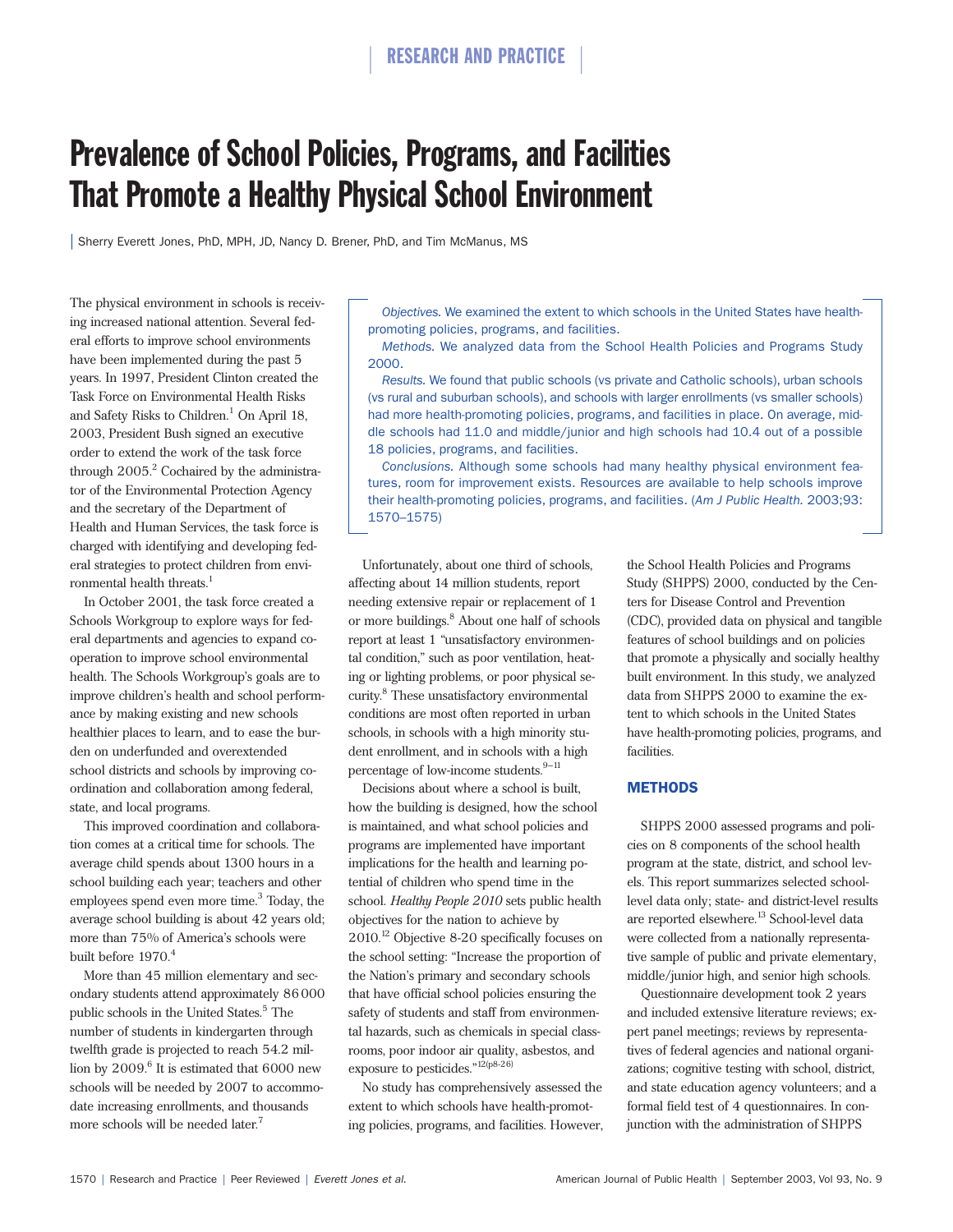2000, a test–retest substudy was designed and implemented to assess data quality.<sup>14</sup> SHPPS 2000 data were generally of high quality. Among the 99 categorical and ordinal questions selected from across all schoollevel questionnaires, 5% exhibited almost perfect reliability ( $\kappa > 80\%$ ), 41% exhibited substantial reliability ( $\kappa > 60\%$ ), 42% exhibited moderate reliability ( $\kappa > 40\%$ ), and 11% exhibited poor reliability ( $\kappa \leq 40\%$ ).<sup>14</sup>

The SHPPS 2000 questionnaires relevant to this study assessed physical education and activity, health services, mental health and social services, food service, and school policy and environment. These data were then linked with extant data on school characteristics from the Quality Education Data (QED) database.<sup>15</sup> QED variables included in this analysis were school type (public, private, or Catholic), urbanicity (urban, suburban, or rural), school enrollment size, discretionary per-pupil expenditure, percentage of White students, and percentage of college-bound students.

School-level data were collected by computer-assisted personal interviews. During recruitment, the principal or other school-level contact designated, for each component, a faculty or staff respondent who had primary responsibility for, or was the most knowledgeable about, that component. All interviews were completed between January and June 2000. Smith et al. have provided a detailed description of SHPPS 2000 methodology.16

Response rates for the interviews varied by school health program component. The response rate for physical education and activity was  $69\%$  (n=921); for health services,  $71\%$  (n=938); for mental health and social services,  $67\%$  (n=876); for food service,  $70\%$  (n = 841); and for school policy and environment,  $70\%$  (n=927). We compared the characteristics of responding schools (schools that completed at least 1 of the 7 SHPPS 2000 school-level interviews) with those of nonresponding schools (schools that did not complete any interviews). Participation varied by school type  $(\chi^2 = 103.3; P < .01)$ . Of the schools that responded, 83% were public, 11% were private, and 7% were Catholic. Of the schools that did not respond, 53% were public, 37% were private, and 9% were Catholic.

Responding schools also were significantly larger (mean enrollment: 550 in responding schools vs 404 in nonresponding schools;  $t=4.5$ ;  $P<.01$ ) and had a higher percentage of White students enrolled (56% in responding schools vs 32% in nonresponding schools; *t*= 10.5; *P*< .01). Participation did not vary by school level (elementary, middle/junior high, or senior high), urbanicity, percentage of college-bound students, or discretionary per-pupil expenditure.

All analyses used SUDAAN (Research Triangle Institute, Research Triangle Park, NC) to account for the complex sample design in SHPPS 2000; results are based on weighted data. The selection of policies, programs, and facilities for this analysis was based primarily on CDC guidelines. $17-20$  To determine whether the prevalence of each of these policies, programs, and facilities varied by school level, we conducted  $\chi^2$  analyses (the significance level was set at *P*<.01 to account for multiple comparisons).

The following policy, program, and facility variables were used to examine unintentional injury and violence prevention: (1) requires uniforms or dress code (students must wear school uniforms or there is a dress code), (2) uses communication devices (during the school day, the school staff uses communication devices, such as cell phones, 2-way radios, walkie-talkies, or intercoms), (3) designates a weapons-free school zone (the school posts signs marking a specified distance from school grounds in which weapons are not allowed), (4) participates in a "safe passages" program (school has safe routes to school so students do not have to go through dangerous areas), and (5) has performed all appropriate inspection and maintenance of facilities and equipment (school buses and other vehicles; playground facilities and equipment; indoor and outdoor athletic facilities and equipment; environmental hazards, such as asbestos, pesticides, and laboratory chemicals; school kitchen facilities and equipment; special classrooms, such as chemistry labs and workshops; smoke detectors; fire extinguishers; and indoor and outdoor lighting) and uses the Consumer Product Safety Commission checklist for playground safety (safety checklist and equipment guidelines). $^{21}$ 

Variables used to examine tobacco, alcohol, and other drug use policies, programs, and facilities included (1) prohibits all tobacco use (by students, all school staff, and visitors on school property, in school vehicles, and at school-sponsored functions away from school property), (2) prohibits tobacco advertising (in the school building, on school grounds, on school buses, in school publications, and through sponsorship of school events), (3) designates a tobacco-free school zone (school posts signs marking a tobacco-free school zone), and (4) designates a drug-free school zone (school posts signs marking a drug-free school zone).

Variables used to examine nutrition and dietary policies, programs, and facilities included (1) does not have "junk food" (food that provides calories primarily through fats or added sugars and has minimal amounts of vitamins and minerals) available before or during school hours, (2) does not have a soft drink contract or does not allow soft drink advertising (in the school building, on school grounds, or on school buses), (3) does not promote junk food (school does not promote consumption of candy, meals from fast-food restaurants, or soft drinks through posters or displays; advertisements on textbook covers, on school food service menus, or in the school newsletter, newspaper, or other publication; coupons for free or reduced prices on those products; or sponsorship of school events), (4) has a cafeteria, and (5) operates cafeteria at or below capacity at peak mealtimes (100% full or less).

Finally, variables used to examine health services, mental health and social services, and physical activity policies, programs, and facilities included (1) has a sickroom (nurse's office or other area reserved for providing standard health services), (2) has supplies for universal precautions (in all classrooms, in gymnasiums, on playgrounds, on playing fields, and on school buses or other vehicles used to transport students), (3) has a private room for providing mental health and social services, and (4) has any indoor or outdoor facilities for physical education.

Except for the variable assessing compliance with playground safety guidelines (because that question was asked only of elementary schools), the variables measuring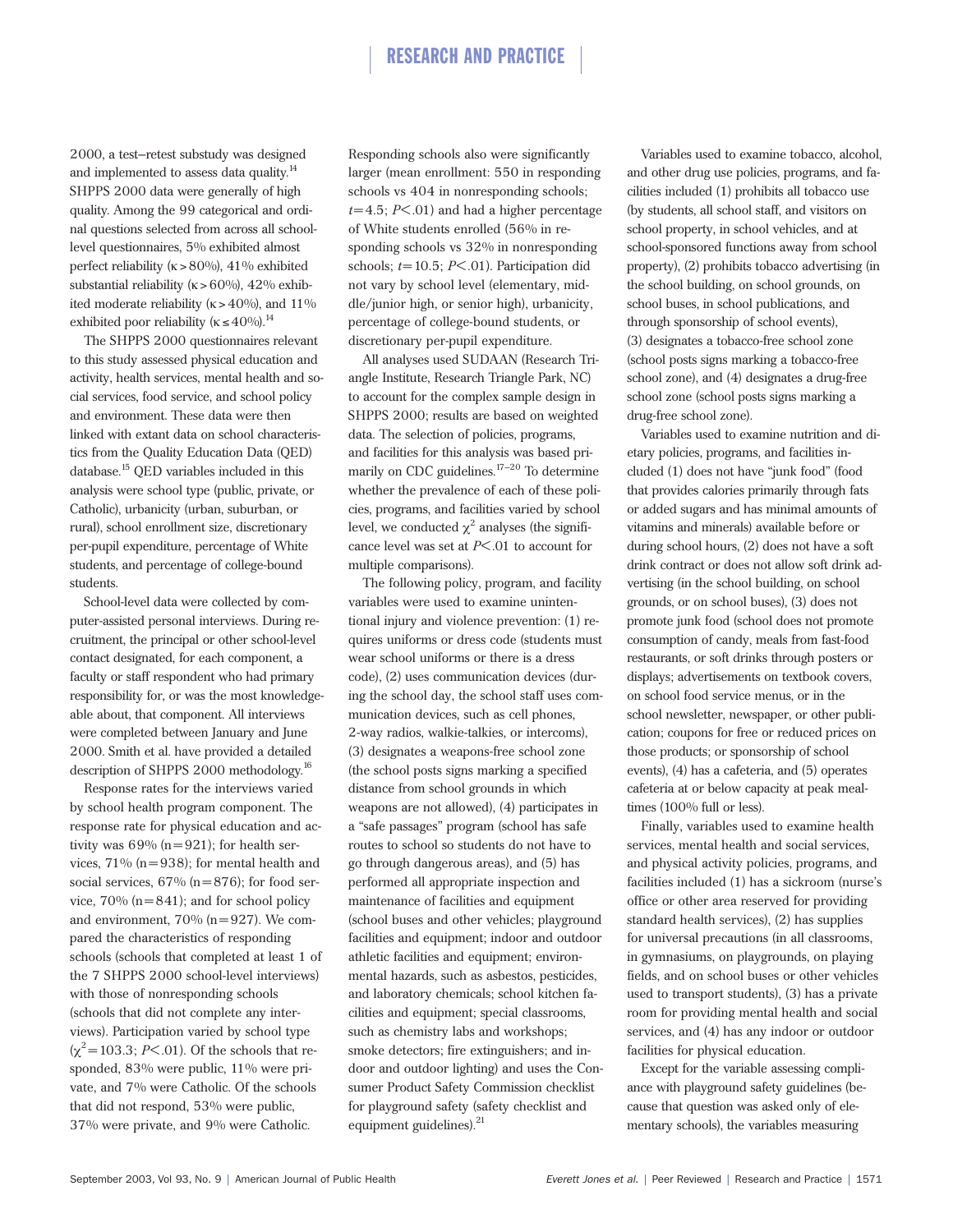school health policies, programs, and facilities were combined in an index. The index provides a count of the policies, programs, and facilities in place; each school, therefore, received a score between 0 and 18. This score, referred to as the school's "policy, program, and facility" score, was used as the dependent variable in regression models.

Preliminary analyses indicated that pairwise correlations among the independent variables (the QED variables) were all less than or equal to .27; thus, we included all independent variables in the regression model. The full model was overspecified. Although pairwise correlations analysis will not diagnose collinearity between a given independent variable and a linear combination of a subset of other independent variables, more robust multicollinearity diagnostics were not possible. Because of this limitation, it was necessary to run separate models, each with independent variables that were conceptually related.

The first regression model included the following independent variables: school level (elementary vs middle/junior high vs senior high), school type (public vs private vs Catholic), urbanicity (urban vs suburban vs rural), and school enrollment size (included as a continuous variable). The second model included school level plus 2 continuous independent variables: discretionary per-pupil expenditure and percentage of White students in the school. Because the percentage of college-bound students was assessed only at the high school level, the third model—which included discretionary per-pupil expenditure, percentage of White students, and percentage of college-bound students as independent continuous variables—was run for high schools only.

### RESULTS

The percentage of schools that inspected and provided appropriate maintenance to their equipment and facilities is shown in Table 1. More than 80% of schools performed each type of inspection and maintenance, with most types being performed by more than 95% of schools. Because of the lack of variability among these types of inspection and maintenance, they were com**TABLE 1—Percentage of Schools That Inspected and Provided Appropriate Maintenance to Equipment and Facilities During the 12 Months Preceding the Study: School Health Policies and Programs Study, 2000**

| <b>Type of Policy</b>                   | Schools (%) |
|-----------------------------------------|-------------|
| Fire extinguishers                      | 99.3        |
| Inspection or maintenance of halls,     | 96.6        |
| stairs, and regular classrooms          |             |
| Inspection or maintenance of indoor     | 95.5        |
| athletic facilities and equipment       |             |
| Inspection or maintenance of kitchen    | 96.6        |
| facilities and equipment                |             |
| Inspection or maintenance of outdoor    | 94.8        |
| athletic facilities and equipment       |             |
| Inspection or maintenance of playground | 94.8        |
| facilities or equipment <sup>a</sup>    |             |
| Inspection or maintenance of school     | 98.4        |
| buses or other vehicles used to         |             |
| transport students                      |             |
| Inspection or maintenance of special    | 80.8        |
| classroom areas (e.g., chemistry        |             |
| labs, workshops, art rooms)             |             |
| Lighting inside of the buildings        | 97.5        |
| Lighting outside of the buildings       | 94.6        |
| Protection of students and staff from   | 94.4        |
| environmental hazards                   |             |
| Smoke detectors                         | 85.2        |

<sup>a</sup> Among elementary and middle/junior high schools only.

bined into a single variable that indicated whether the school performed all of these types of inspection and maintenance.

For each school level, the prevalence of each policy, program, and facility related to a healthy physical school environment, including the combined inspection and maintenance variable just described, is shown in Table 2. Although many of the policies, programs, and facilities were equally likely to be in place at all school levels, the analysis revealed a few exceptions. For example, senior high schools were the most likely to have performed appropriate inspections and maintenance in the 12 months preceding the study. Middle/junior high schools were more likely than elementary schools to require uniforms or a dress code. In addition, elementary schools were

the most likely, and senior high schools the least likely, to limit the availability of junk food to students through vending machines, canteens, and school stores. Similarly, elementary schools were the most likely, and senior high schools the least likely, to prohibit soft drink advertising or to not have a soft drink contract.

The distribution of policy, program, and facility scores for each school level is shown in Table 3. Elementary schools had a mean of 11.0 (95% confidence interval [CI]=10.6, 11.4) policies, programs, and facilities in place; middle/junior high schools had a mean of 10.4 (95% CI=10.0, 10.8); and senior high schools had a mean of 10.4 (95% CI= 10.1, 10.7). No school had all 18 of these policies, programs, and facilities in place, and fewer than 10% of schools at any level had 15 or more in place.

Regression analysis indicated that school level was significantly associated with the policy, program, and facility score, with elementary schools having significantly higher scores than senior high schools ( $\beta$ =0.6; *P*= .02). On the basis of this finding, school level was included as a control variable in subsequent analyses. The first regression model (including school type, urbanicity, and school size as independent variables) revealed that the policy, program, and facility score was significantly associated with each of the independent variables. Specifically, Catholic schools ( $\beta = -2.2$ ; *P*<.0001; mean score = 9.3) and private schools ( $\beta$  =  $-3.9$ ; *P*<.0001; mean score = 7.4) had significantly lower scores than did public schools (mean  $score = 11.7$ ). In addition, rural schools (β=–0.6; *P*=.05; mean score  $= 10.5$ ) and suburban schools ( $\beta = -0.4$ ; *P*=  $.04$ ; mean score = 10.5) had significantly lower scores than did urban schools (mean score = 11.2). School size was positively associated with score, indicating that the larger the school, the higher its score ( $\beta$ = .001; *P*<.001).

The second and third regression analyses did not reveal any statistically significant associations among policy, program, and facility score and the percentage of White students, the school's discretionary per-pupil expenditure, or, among high schools, the percentage of college-bound students (all *P* ≥.2).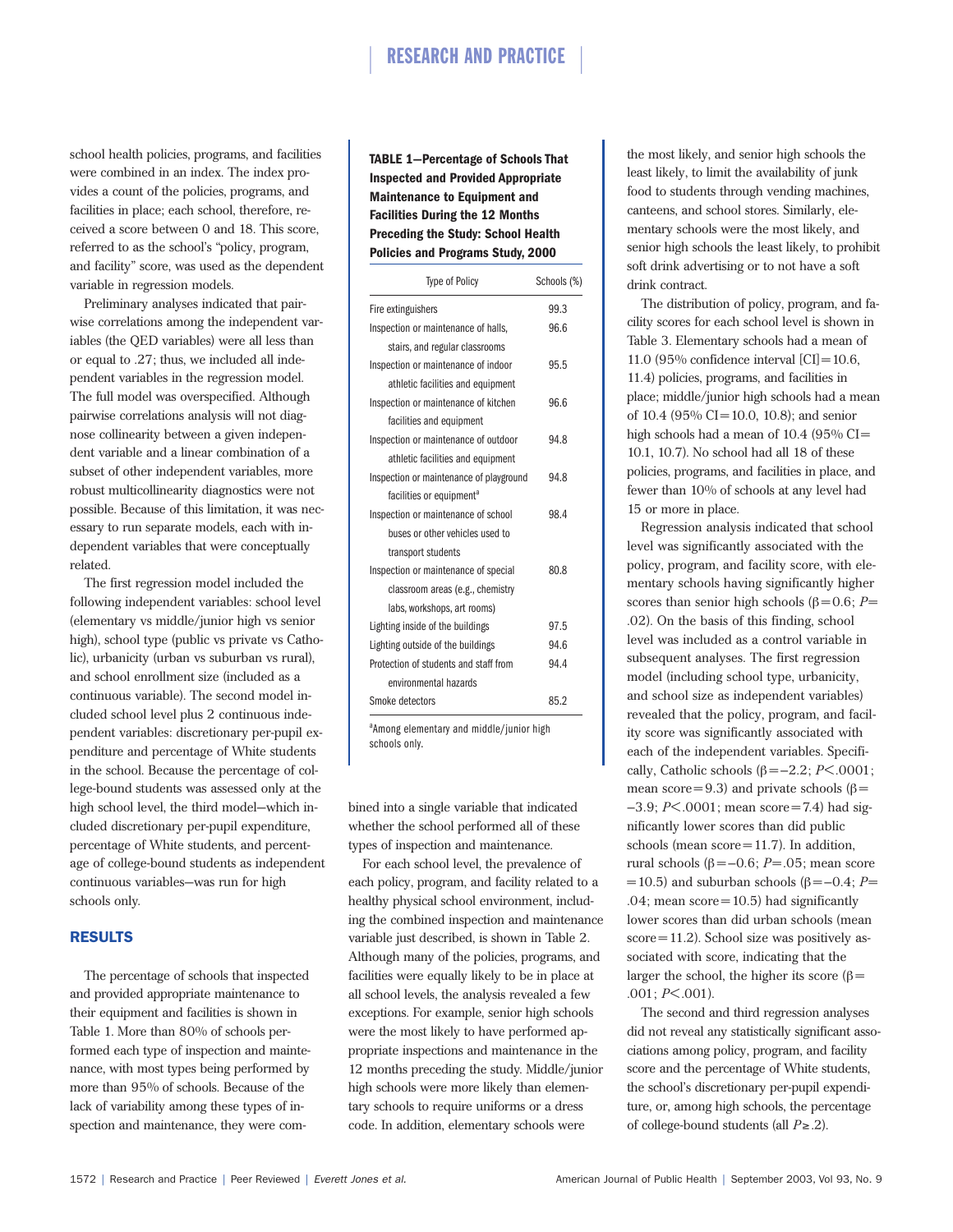**TABLE 2—Percentage of Elementary, Middle/Junior High, and Senior High Schools With Policies, Programs, and Facilities Related to a Healthy Physical School Environment: School Health Policies and Programs Study, 2000**

| Policies, Programs, and Facilities                   | Elementary<br>Schools (%) | Middle/Junior<br>High Schools (%) | Senior<br>High Schools (%) | $\chi^2$  |
|------------------------------------------------------|---------------------------|-----------------------------------|----------------------------|-----------|
| Has performed all appropriate inspection and         | 35.7                      | 40.3                              | 56.8                       | $24.9**$  |
| maintenance of facilities and equipment <sup>a</sup> |                           |                                   |                            |           |
| Requires uniforms or dress code                      | 82.1                      | 93.5                              | 88.3                       | $19.6***$ |
| Uses communication devices                           | 80.7                      | 78.0                              | 80.1                       | 0.6       |
| Designates a weapons-free school zone                | 24.4                      | 21.2                              | 25.8                       | 2.4       |
| Has a safe passages program                          | 16.4                      | 13.0                              | 8.1                        | $10.9*$   |
| Prohibits all tobacco use                            | 47.8                      | 41.9                              | 49.4                       | 3.4       |
| Prohibits tobacco advertising                        | 91.3                      | 91.1                              | 91.2                       | 0.01      |
| Designates a tobacco-free school zone                | 43.2                      | 38.6                              | 46.5                       | 3.3       |
| Designates a drug-free school zone                   | 53.3                      | 48.1                              | 49.4                       | 1.7       |
| <b>Uses Consumer Product Safety Commission</b>       | 47.8                      | .                                 | .                          | .         |
| checklist for playground safety <sup>b</sup>         |                           |                                   |                            |           |
| Does not have junk food available before or          | 60.9                      | 34.4                              | 5.7                        | 180.8**   |
| during school hours                                  |                           |                                   |                            |           |
| Does not have a soft drink contract or does          | 88.2                      | 77.2                              | 56.4                       | $72.2**$  |
| not allow soft drink advertising                     |                           |                                   |                            |           |
| Does not promote junk food                           | 66.2                      | 65.8                              | 59.3                       | 3.8       |
| Has a cafeteria                                      | 88.6                      | 91.7                              | 93.6                       | 3.3       |
| Cafeteria operates at or below capacity at           | 98.5                      | 96.0                              | 92.6                       | $11.9*$   |
| peak mealtimes                                       |                           |                                   |                            |           |
| Has a sickroom                                       | 84.8                      | 75.4                              | 78.6                       | $8.6*$    |
| Has supplies for universal precautions               | 36.9                      | 34.6                              | 36.8                       | 0.5       |
| Has a private room for providing mental health       | 90.7                      | 88.7                              | 96.2                       | $12.1*$   |
| and social services                                  |                           |                                   |                            |           |
| Has any indoor or outdoor facilities for             | 100.0                     | 100.0                             | 99.6                       | 1.0       |
| physical education                                   |                           |                                   |                            |           |

<sup>a</sup>See Table 1 for types of inspection and maintenance included in this variable.

<sup>b</sup>Not included in index.

\**P* < .01; \*\**P* < .0001. *P* values are 2-tailed.

### **DISCUSSION**

The policies and programs that a school chooses to adopt and the physical environment it maintains are important aspects of the school environment that promote health, safety, and learning among students. This study examined various physical features of school buildings as well as policies and programs that influence the physical nature of the school in a variety of areas, including violence and unintentional injury; alcohol, tobacco, and other drug use; nutrition and dietary behaviors; health services; mental health and social services; and physical activity and fitness.

Whereas SHPPS 2000 examined other features of the physical school environment, the policies, programs, and facilities examined in this analysis were limited to those recommended in literature such as the CDC guidelines for school health programs.

For example, the CDC *School Health Guidelines to Prevent Unintentional Injuries and Violence*<sup>17</sup> advocates conducting regular safety and hazard assessments of the building facility and equipment, and, for elementary schools, using the Consumer Product Safety Commission playground safety checklist, $21$  which can be used to ensure that playground equipment is safely maintained. Only **TABLE 3—Distribution of Policy, Program, and Facility Scores Related to a Healthy Physical School Environment, by School Level: School Health Policies and Programs Study, 2000**

| Policy,<br>Program,<br>and Facility<br>Score <sup>a</sup> | Elementary<br>Schools (%) | Middle/Junior<br>High<br>Schools (%) | Senior<br>High<br>Schools (%) |
|-----------------------------------------------------------|---------------------------|--------------------------------------|-------------------------------|
| 1                                                         | 0.5                       | 0.6                                  | 0.0                           |
| $\overline{2}$                                            | 1.0                       | 0.6                                  | 0.7                           |
| 3                                                         | 0.4                       | 0.0                                  | 0.6                           |
| 4                                                         | 1.3                       | 3.2                                  | 0.7                           |
| 5                                                         | 3.8                       | 1.8                                  | 1.6                           |
| 6                                                         | 4.9                       | 3.0                                  | 2.1                           |
| $\overline{1}$                                            | 2.3                       | 6.5                                  | 5.4                           |
| 8                                                         | 7.2                       | 7.3                                  | 11.0                          |
| 9                                                         | 6.9                       | 13.8                                 | 15.5                          |
| 10                                                        | 7.9                       | 11.0                                 | 9.9                           |
| 11                                                        | 11.2                      | 12.7                                 | 18.6                          |
| 12                                                        | 15.6                      | 15.7                                 | 10.3                          |
| 13                                                        | 17.9                      | 11.2                                 | 14.4                          |
| 14                                                        | 10.3                      | 7.8                                  | 6.1                           |
| 15                                                        | 5.0                       | 3.4                                  | 1.8                           |
| 16                                                        | 2.3                       | 1.4                                  | 1.4                           |
| 17                                                        | 1.6                       | 0.0                                  | 0.0                           |
| 18                                                        | 0.0                       | 0.0                                  | 0.0                           |
|                                                           |                           |                                      |                               |

<sup>a</sup>The policies, programs, and facilities examined in this study (see Table 2) were combined into an index counting the number of policies and programs in place. Each school received a policy and program score between 0 and 18.

57% of senior high schools and less than 50% of elementary and middle/junior high schools reported performing all appropriate inspection and maintenance of facilities and equipment. Fewer than one half of elementary schools reported using the Consumer Product Safety Commission playground safety checklist. SHPPS 2000 did not examine the reasons for deficits in inspections and maintenance; however, it may be that tight school budgets are contributing to understaffing or inadequate repair budgets. These data are not surprising, given that the US General Accounting Office found that about one third of schools reported needing extensive repair or replacement of 1 or more buildings.<sup>8</sup>

The CDC *Guidelines for School Health Programs to Prevent Tobacco Use and Addiction*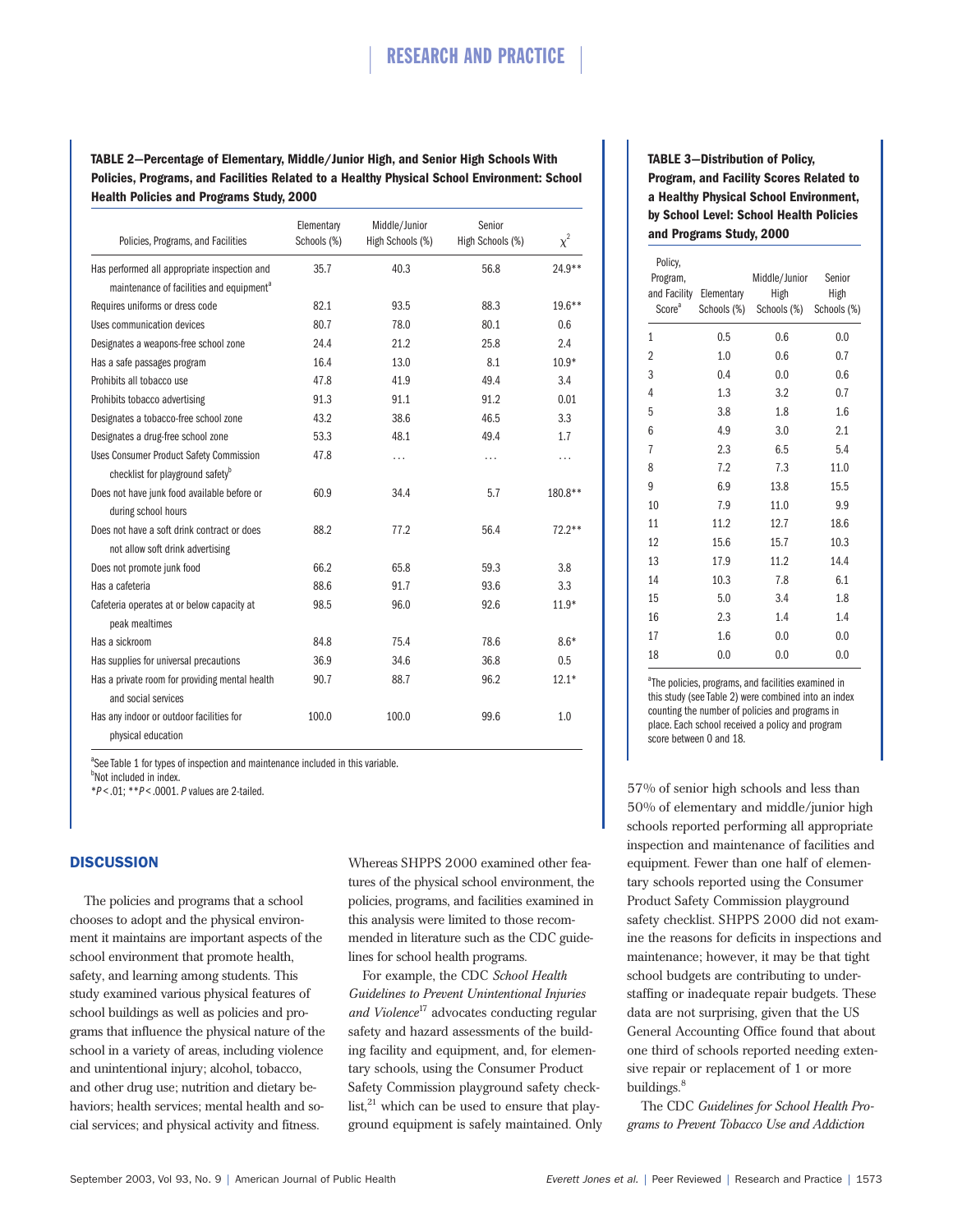supports the prohibition of tobacco product use and advertising on school grounds.<sup>18</sup> Such policies not only prevent exposure of students and staff to environmental tobacco smoke but also create an environment that supports nonsmoking and a student's decision not to smoke.<sup>18</sup> By analogy, drug-free school zones were included in this analysis as well. Although 9 of 10 schools prohibit tobacco advertising, far fewer schools prohibit all tobacco use among students, teachers, staff, and visitors and specifically designate a tobaccofree and drug-free school zone.

This analysis found that most schools had a cafeteria that could accommodate students during mealtimes; however, far fewer schools, especially senior high schools (6%), reported that junk food was unavailable to students during school hours. These data are relevant to national concern regarding the increasing obesity epidemic among youth. Results from the 1999–2000 National Health and Nutrition Examination Survey indicate that an estimated 15% of children and adolescents aged 6 to 19 years are overweight. $22$  School-based environmental strategies to promote physical activity and healthy eating are important in addressing this problem.<sup>23</sup> As described in the CDC *Guidelines for School and Community Programs to Promote Lifelong Physical Activity Among Young People*<sup>19</sup> and *Guidelines for School Health Programs to Promote Lifelong Healthy Eating,*<sup>20</sup> school cafeterias that allow children to eat in comfortable surroundings, school policies that promote healthy eating and provide healthy choices, and opportunities for physical activity during the school day are critical environmental elements for addressing obesity among youth.<sup>19,20,23,24</sup>

Most schools reported that they had a sickroom for providing standard health services for students and a private room for providing mental health and social services. However, only about one-third of schools reported that they had supplies for universal precautions in all classrooms, in gymnasiums, on playgrounds, on playing fields, and on school buses or other vehicles used to transport students. Research has shown that whereas most (77%) schools have a part- or full-time school nurse who provides health services to students at the school, those school nurses are present for only an average of 22 hours per

week.25 Consequently, it is likely that some student injuries will occur when a school nurse is unavailable. If supplies for universal precautions were widely available to teachers and staff, they would be better able to protect themselves and students in the event of an emergency.

Other research suggests that urban schools, schools with a high minority student enrollment, and schools with a high percentage of low-income students are more likely to experience unsatisfactory school environmental conditions, such as poor ventilation, heating or lighting problems, or inadequate physical security. $8-11$  Our analysis found contrary results for the particular environmental variables investigated in our study; that is, urban schools were implementing more environmental policies and programs and had more facilities. In addition, the percentage of White students, the school's discretionary per-pupil expenditure, and, among high schools, the percentage of college-bound students were not indicative of a more health-promoting physical environment as measured in this study. This analysis also found that elementary schools were more likely than senior high schools, public schools more likely than private and Catholic schools, and larger schools (i.e., those with higher enrollment) more likely than smaller schools to adopt more policies and programs or to have these facilities. However, these data do not provide insight into the reasons for these differences. It is not clear, for example, whether schools with lower policy, program, and facility scores fail to perceive a need for these school features, have less oversight, or lack the financial or human resources to implement the policies and programs.

This study has at least 3 important limitations. First, SHPPS 2000 was not designed to investigate fully all aspects of the physical school environment, and some important data on this topic are absent. For example, recent reports suggest that daylighting in  $\rm{schools}^{26}$ and indoor air quality issues<sup>27</sup> are linked to school attendance and student performance, but these variables were not examined in SHPPS 2000. Second, the school demographic variables we used might not fully capture the characteristics of a school. For example, the percentage of college-bound students

is just 1 measure of the level of student achievement in the school. Third, these data are cross-sectional and do not allow us to infer causality.

Although schools are implementing some important school building policies and programs and have important facilities in place, room for improvement exists. On average, elementary schools had 11.0 and middle/junior and senior high schools had 10.4 out of a possible 18 policies, programs, and facilities examined in this study. The CDC's school health guidelines provide guidance to personnel and policymakers at the school, district, state, and national levels on unintentional injuries and violence,<sup>17</sup> tobacco use and addiction,<sup>18</sup> physical activity,<sup>19</sup> and healthy eating.<sup>20</sup> These guidelines include a school environment component. To help put the recommendations included in these guidelines into action, the CDC also developed the School Health Index, a self-assessment and planning guide that enables schools to identify the strengths and weaknesses of their health promotion policies and programs; develop an action plan for improving student health; and involve teachers, parents, students, and the community in improving school services.<sup>28</sup> The results of the analyses presented in this article suggest that many schools could benefit from these resources.

#### About the Authors

*All of the authors are with the Division of Adolescent and School Health, National Center for Chronic Disease Prevention and Health Promotion, Centers for Disease Control and Prevention, Atlanta, Ga.*

*Requests for reprints should be sent to Sherry Everett Jones, PhD, MPH, JD, Centers for Disease Control and Prevention, 4770 Buford Hwy NE, Mail Stop K-33, Atlanta, GA 30341 (e-mail: sce2@cdc.gov).*

*This article was accepted May 8, 2003.*

#### **Contributors**

S. Everett Jones and N.D. Brener planned the analysis and wrote the article. N.D. Brener supervised data analysis. T. McManus conducted the data analysis.

#### Acknowledgments

The authors thank Gregory Todd Jones, a Fellow with the Consortium on Negotiation and Conflict Resolution at the Georgia State University College of Law, for statistical consultation.

#### Human Participant Protection

The centers for Disease Control and Prevention's institutional review board determined the School Health